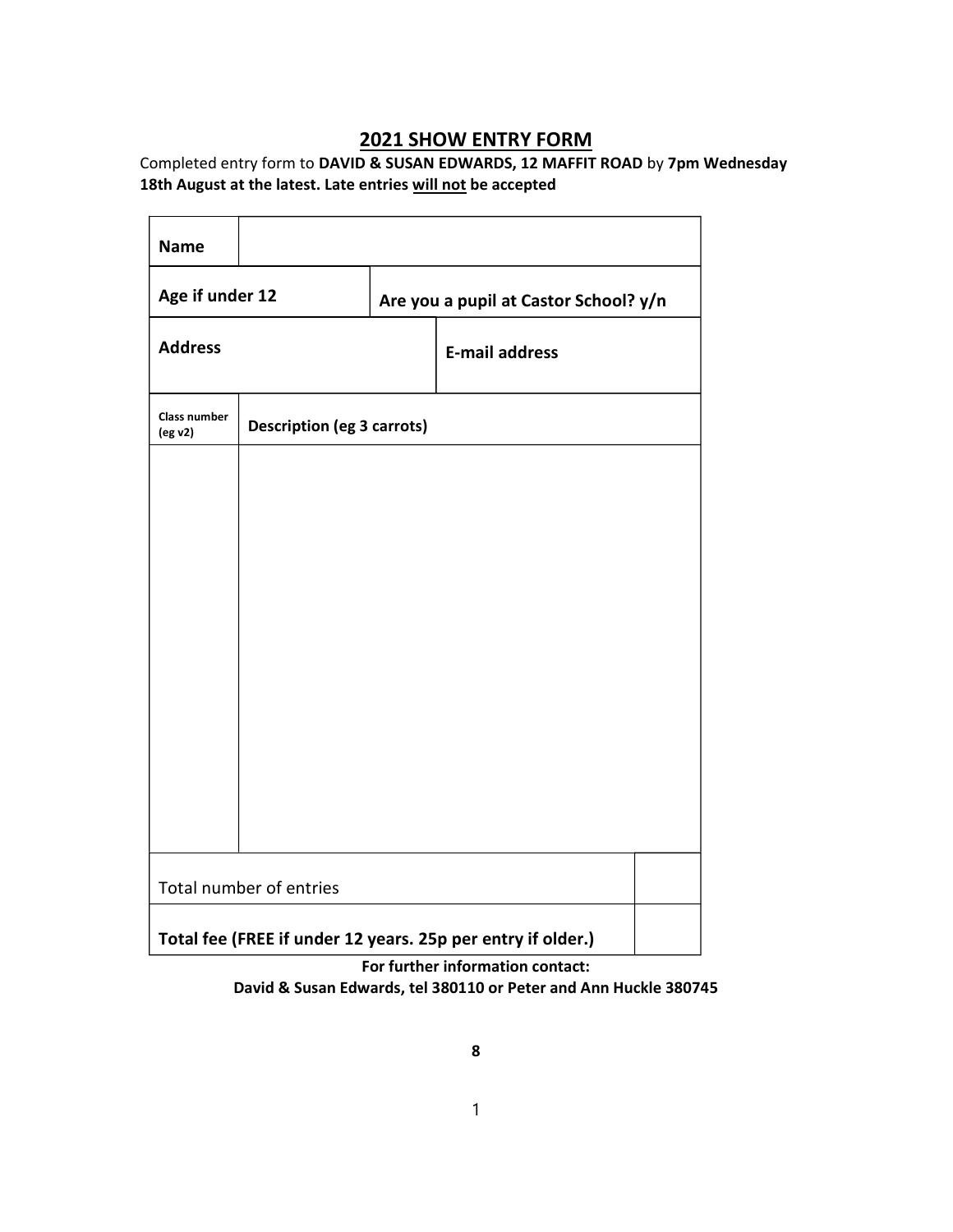# CASTOR, AILSWORTH & DISTRICT GARDENERS' SOCIETY SHOW

## Saturday 21st August 2021 St Kyneburgha Church, Castor

REFRESHMENTS AVAILABLE



Some of the vegetable exhibits from a previous show

## **Timetable**

| Closing date for all entry forms                       | 7pm, 18th August          |
|--------------------------------------------------------|---------------------------|
| Entries to be displayed in Church                      | 8.30 -10.30am 21st August |
| Exhibitors are not allowed in the church after 10.30am |                           |
| Judging                                                | 11am to 2pm               |
| <b>SHOW OPENS TO THE PUBLIC</b>                        | 2.30 to 5.00pm            |
| Prize giving                                           | 5.30pm                    |
| Exhibits must be removed by                            | 6.30 pm                   |

5.00pm Admission to the Show £1, FREE for juniors

Exhibits 25p, FREE for juniors No additional entries allowed on the day

1

JUST FOR FUN…Plant Up any footwear and display outside the church

Junior Classes, for exhibitors under 12 on 31/8/2021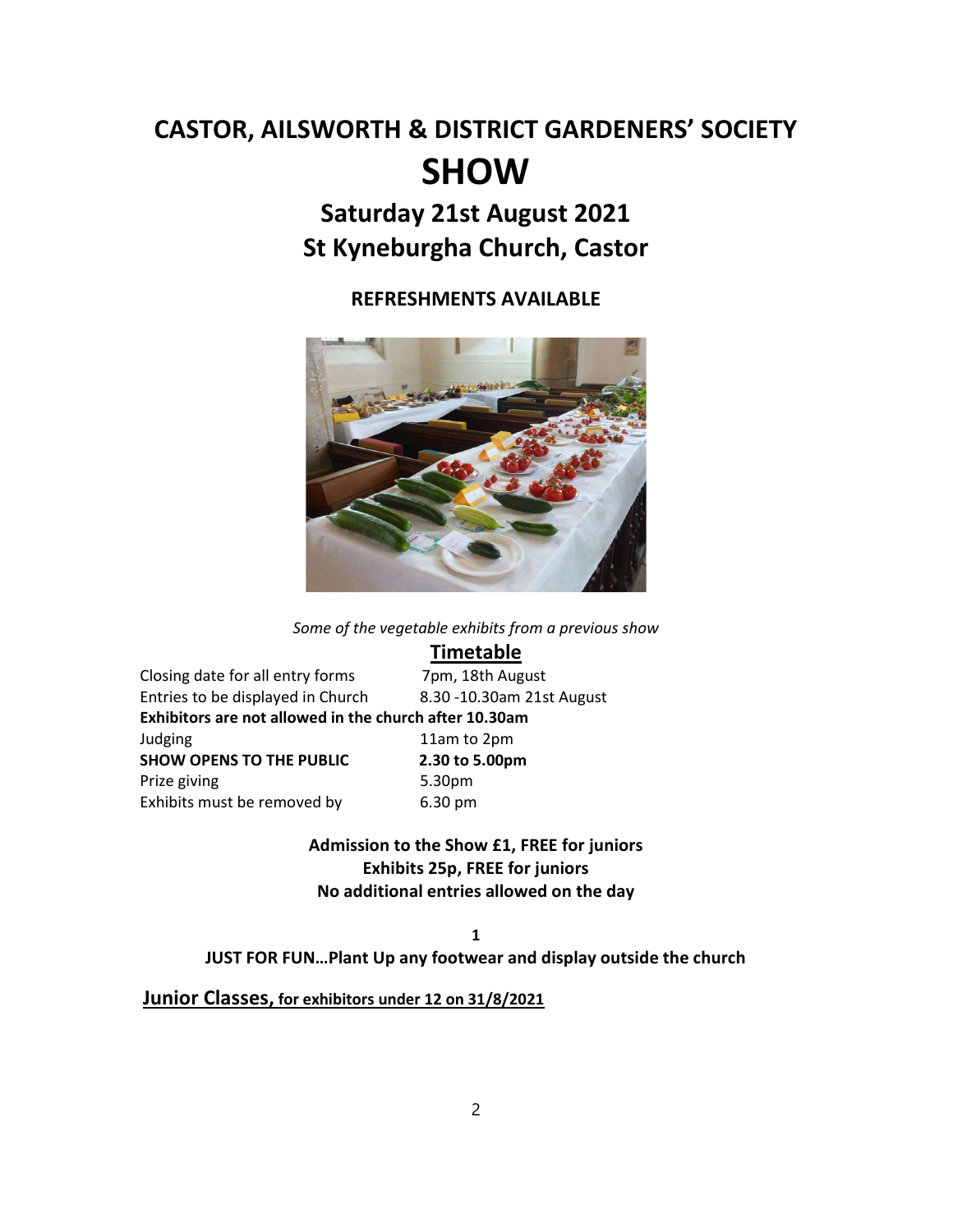Prizes: **Jubilee Shield** for the child with the highest total number of points. Arthur Chilvers Shield for the best plant in the show grown by a child. Albert Burgess Trophy for the overall best exhibit by a pupil of the village school.

- A Jewellery made from vegetables, fruits, flowers or leaves.
- **B** Miniature garden in a seed tray
- C Model made from recycled materials (max 45cm in any direction).
- **D** An animal made from vegetables or flowers.
- E A photograph of a flower or plant
- **F** Any other art & craft item
- G A plant grown in a pot
- \* Please Note, Juniors can now enter any of the subsequent classes too.

#### Flowers and pot plants

Flowers and pot plants will be judged for their appearance and uniformity. You will need to provide vases or containers to show them in, but the into account in the judgment.

|                | Prizes: Bert Wellstead Cup, for best exhibit.                        |
|----------------|----------------------------------------------------------------------|
|                | Jack Starsmore Cup, for highest number of points                     |
|                | Alex Jakes Cup, for highest number of points in da                   |
| f <sub>1</sub> | <b>Chrysanthemum blooms</b>                                          |
|                | Show three blooms.                                                   |
| f <sub>2</sub> | <b>Chrysanthemum sprays</b>                                          |
|                | Show three stems.                                                    |
| f3             | <b>Scented Geranium or Pelargonium</b>                               |
|                | Show one plant in its pot                                            |
| f <sub>4</sub> | <b>Mixed Dahlias</b>                                                 |
|                | Show one vase or container – maximum diameter container size $4''/1$ |
|                | flowers. Can be mixed in colour and type.                            |
| f 5            | Decorative, waterlily, ball or pompon Dahlias Show three             |
| f <sub>6</sub> | <b>Cactus, semicactus and fimbriated Dahlias</b>                     |
|                | Show three blooms.                                                   |
| f 7            | Single, anemone, star, orchid, paeony or collarette Dah              |
|                | Show three blooms, i.e. all dahlias with a visible centre.           |
| f8             | <b>Rose blooms</b> Show three blooms. Remove any buds                |
| f <sub>9</sub> | <b>Rose sprays</b> Show two stems.                                   |
| f 10           | <b>Japanese Anemones</b>                                             |
|                | Show three stems.                                                    |
|                | 2                                                                    |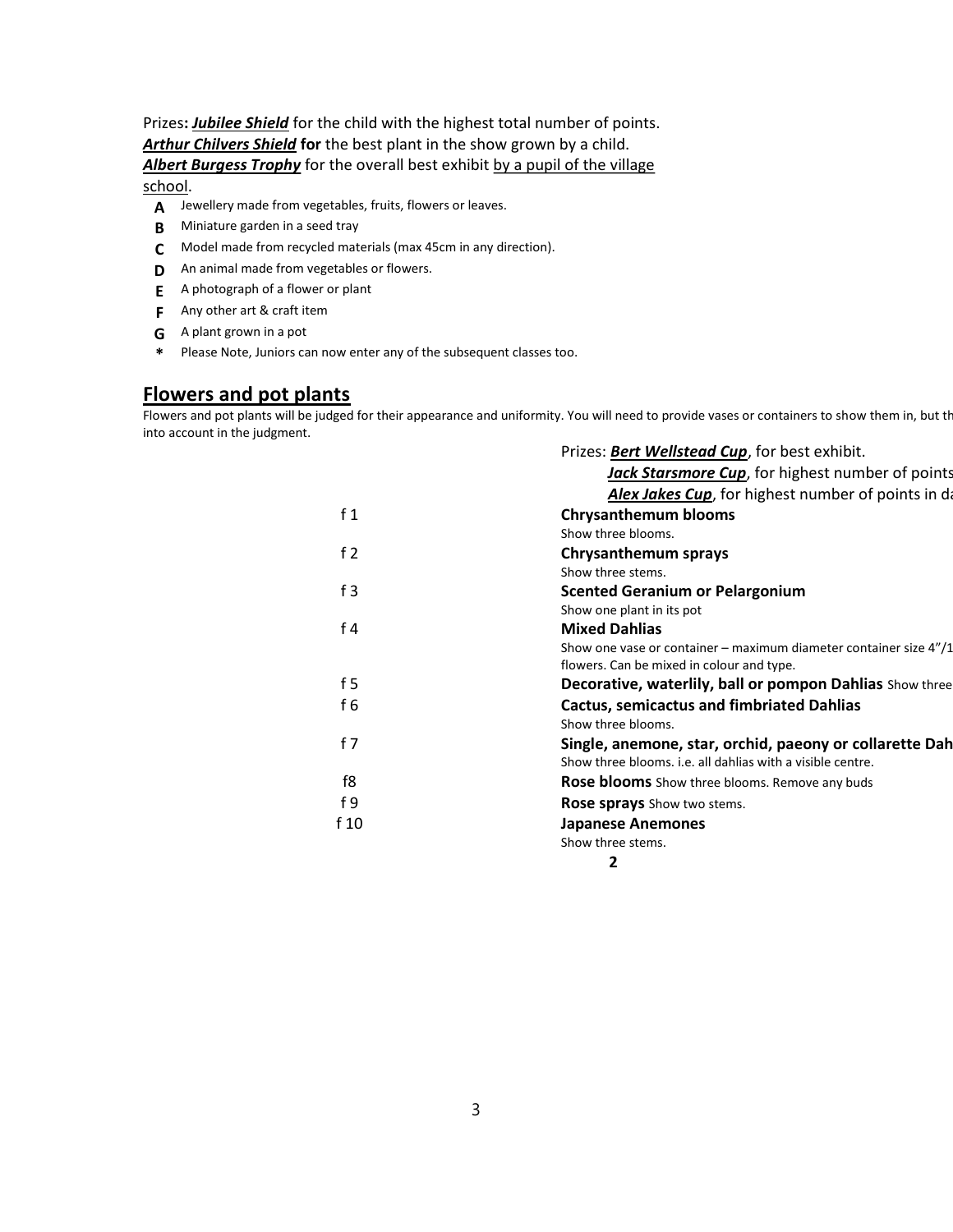## Arts & Crafts ( Display in church between 6 night before)

Entries must not have been exhibited at a previous Gar show.

Photographic entries will not be judged on any mount or A4

Corkie Cup, for highest number of points.

Wendy Eagle Cup for best Textiles product (classes a&c **Elsie Robinson Award**, for best other exhibit

| a&c    | Knitted or crocheted work                       |
|--------|-------------------------------------------------|
|        |                                                 |
| a&c    | Tapestry or embroidery (including cross-stitch) |
| a&c    | Any other textile product                       |
| $a\&c$ | Something new from something old                |
| a&c    | Any other art or craft item                     |
| a&c    | <b>Painting or drawing</b>                      |
| a&c    | Photograph - Roofs & chimney pots (black & wh   |
| a&c    | Photograph - Close up of an everyday item       |
|        |                                                 |

#### TECHNICAL SHOW RULES

- 1. Judges will try, as far as possible, to avoid disqualifying entries a appropriate, judges may transfer entries to a more suitable class rat The judges may use their discretion over maximum sizes, especially w spread in hot weather.
- 2. Points awarded:  $1^{st} = 4$  points,  $2^{nd} = 3$  points,  $3^{rd} = 2$  points, junior er point; and only one award per entrant per class.
- 3. All Entry Forms, with fees, to be delivered to David Edwards in the we 7pm on Wednesday 18<sup>th</sup> August. Later entries will not be accepte reserve the right to allot the spaces for, or move exhibits; the right classes; and the right to withhold any prize in any class if the exhibits a
- 4. Judging will be between 11.00 am and 2.00 pm. Every exhibitor, unles Committee, must retire from the show while judging is in progress.
- 5. Objections any objection must be lodged with the Show Committee be 6. Prize-giving will be at 5.30 pm. No exhibit may be removed until after t All exhibits must be cleared by 6.30 pm.
- 7. Non-members may enter. Only existing paid-up members may receive c classes.
- 8. In matters concerning the running of the show, judging & prize-giving, the decision is final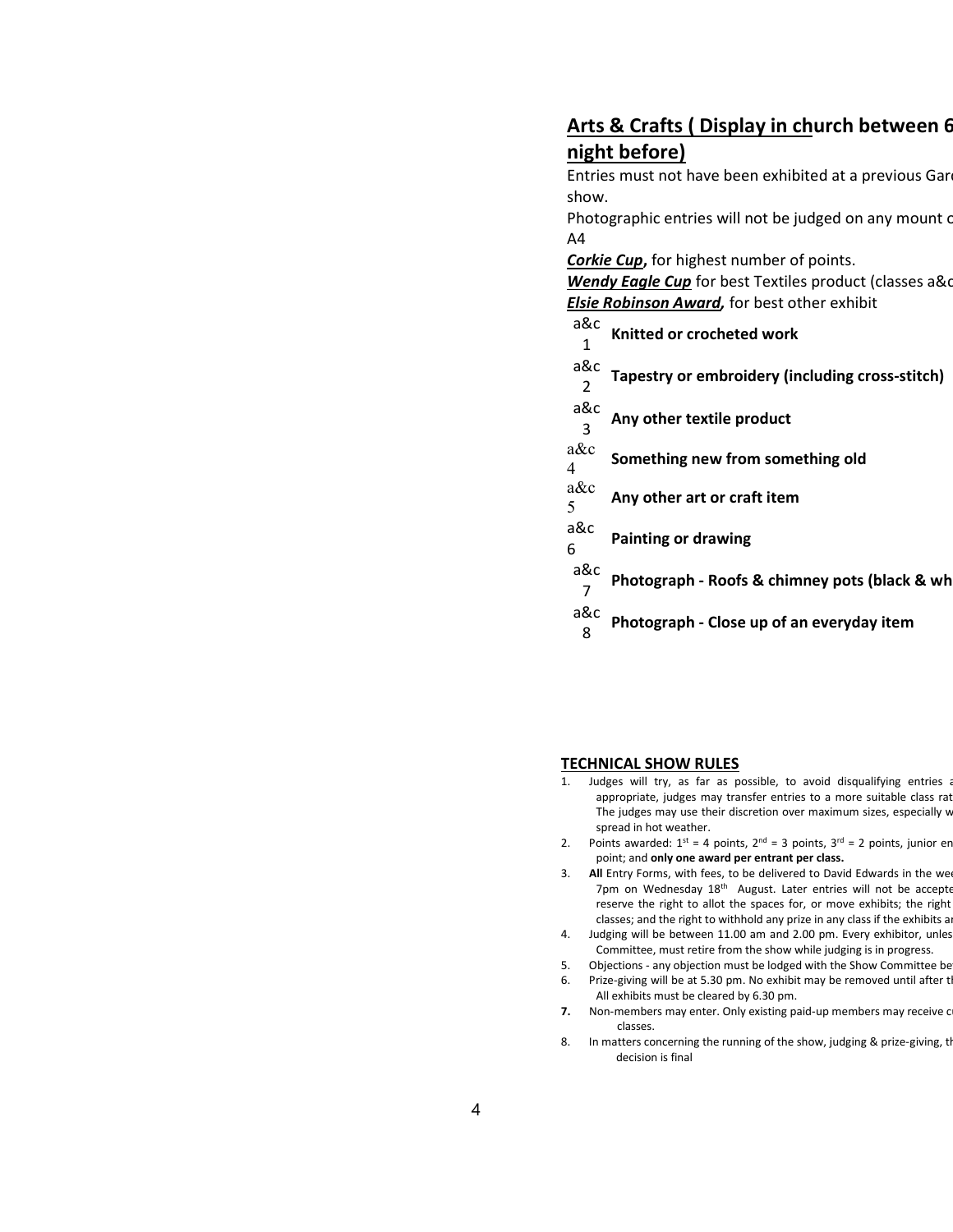| ft 6 | <b>Pears</b>                                                                     |
|------|----------------------------------------------------------------------------------|
|      | Show three. Leave the stems showing. Don't polish.                               |
| ft 7 | Any other type of fruit                                                          |
|      | Show any number, but only of one variety. Leave some stem showing. Don't polish. |
| ft 8 | Heaviest apple Show one, any variety.                                            |

#### Preserves & produce (Display in church from 6pm-8pm the night before)

Jars of labelled preserves, can be of any size. Pickles and chutneys are best when well matured. All are judged on ap Prize: **Carol Jayne Chapman Trophy**, for highest number of points

| p 1            | Jar of jam                                         |
|----------------|----------------------------------------------------|
| p 2            | Jar of lemon or other fruit curd                   |
| p <sub>3</sub> | Jar of marmalade, any flavour                      |
| p 4            | Jar of jelly                                       |
| p 5            | <b>Bottle of fruit or flower cordial</b>           |
| p 6            | <b>Bottle of alcoholic beverage</b>                |
| p 7            | Jar of pickled onions or shallots                  |
| p 8            | Jar of chutney                                     |
| p 9            | Jar of pickles (e.g. piccalilli or mixed pickles). |
| p 10           | Jar of honey                                       |
| P11            | <b>Fresh eggs (show 3)</b>                         |
|                |                                                    |

#### **Cookery**

Entries should be covered and shown on a plate.

Prize: Ray Cup, for highest number of points

To be judged on overall appearance taste and texture

#### c 1 Victoria sandwich

Made to the following set recipe:

200g/8oz margarine or butter

200g/8oz castor sugar

200g/8oz self-raising flour

4 eggs

Raspberry jam for filling and sugar for dusting

Cream the butter or margarine and sugar until light and fluffy. Beat in the eggs one at a time, adding a little flour with each. Place mixture into (measured across the base). Bake in a moderate oven 160 Fan/Gas Mark 4 for 20-25 minutes. When cool, fill with raspberry jam and dust with

C2 **Mini savoury scones** (maximum 5cm/2" cutter), Show five

5

- c 3 **A** vegetable cake
- c 4 Chocolate brownies show 3
- $\begin{array}{ccc} c & 5 \\ c & 5 \end{array}$  A 'gluten free' cake
- c 6 **A savoury bread**
- c 7 My favourite cake
	-

7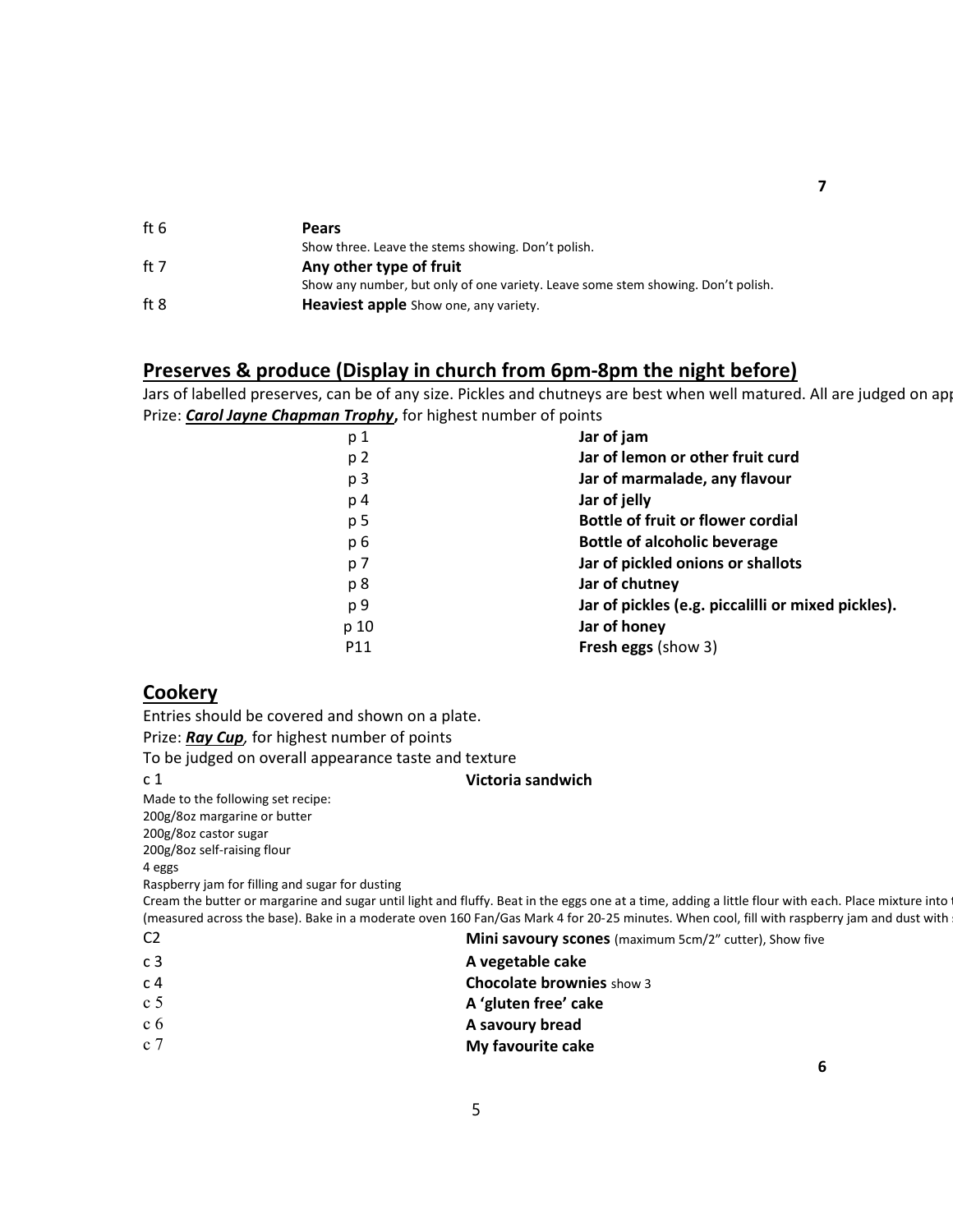| f11             | Marigolds Show five identical blooms. Can be French or African, si      |
|-----------------|-------------------------------------------------------------------------|
| f <sub>12</sub> | Begonia in its pot Show one pot                                         |
| f 13            | Pansies or violas Show five blooms. A shallow vase or container v       |
|                 | blooms to advantage.                                                    |
| f 14            | Gladioli Show three stems. They can be of different varieties.          |
| f <sub>15</sub> | Single bloom                                                            |
|                 | Show one bloom of any variety of flower (eg, a single rose, zinnia or a |
| f 16            | Single stem or spray                                                    |
|                 | Show one stem or spray of any variety of flower (eg, a single delphini  |
| f <sub>17</sub> | Vase of mixed garden flowers                                            |
|                 | The vase must not be wider than 15cm (6") diameter.                     |
| f 18            | <b>Orchid growing in its pot Show one pot</b>                           |
| f 19            | Flowering plant in its pot Show one pot. Maybe either an indo           |
| f 20            | Single cactus or succulent growing in a pot Show one pot                |
| f21             | <b>Fuchsia</b> Show one in its pot                                      |
| f $22$          | <b>Michaelmas daisies</b>                                               |
|                 | Show three full length stems.                                           |
| f 23            | <b>Sunflower</b>                                                        |
|                 | Show a single sunflower head                                            |
| F 24            | <b>Multi stemmed sunflower</b> Show one multi-stem                      |
| f 25            | <b>Sweet Peas</b>                                                       |
|                 | Show six stems (any variety).                                           |
| F <sub>26</sub> | Any plant(s) grown in an unusual container                              |
|                 | Maximum size 8"/20cm any direction, marked for originality of conta     |
|                 | plant(s).                                                               |

### Flower arrangements

| Arrangements will be judged on their appearance.    |                                                                    |
|-----------------------------------------------------|--------------------------------------------------------------------|
| Prize: Pam Jakes Bowl, for highest number of points |                                                                    |
| a1                                                  | Miniature arrangement                                              |
|                                                     | Maximum 10cm (4") in any direction, including stand.               |
| a2                                                  | <b>Small arrangement</b>                                           |
|                                                     | *Maximum 20cm (8") in any direction, including stand.              |
| a3                                                  | Arrangement in a candlestick. Any size                             |
| a4                                                  | Arrangement: Using just foliage.                                   |
|                                                     | Maximum 60cm (2') wide or deep, but can be any height. Accessories |
| a5                                                  | <b>Arrangement: The Olympics</b>                                   |
|                                                     | Maximum 60cm (2') wide or deep, but can be any height. Accessories |
|                                                     |                                                                    |

## Vegetables

Vegetables will be judged on their condition, uniformity, size, shape and colour (except of course for the longest run comical vegetable classes!). Display them on a plate or dish where possible. Any container will not be taken into acc Prize: **Michael Pickett Cup**, for highest number of points in vegetable and tray classes.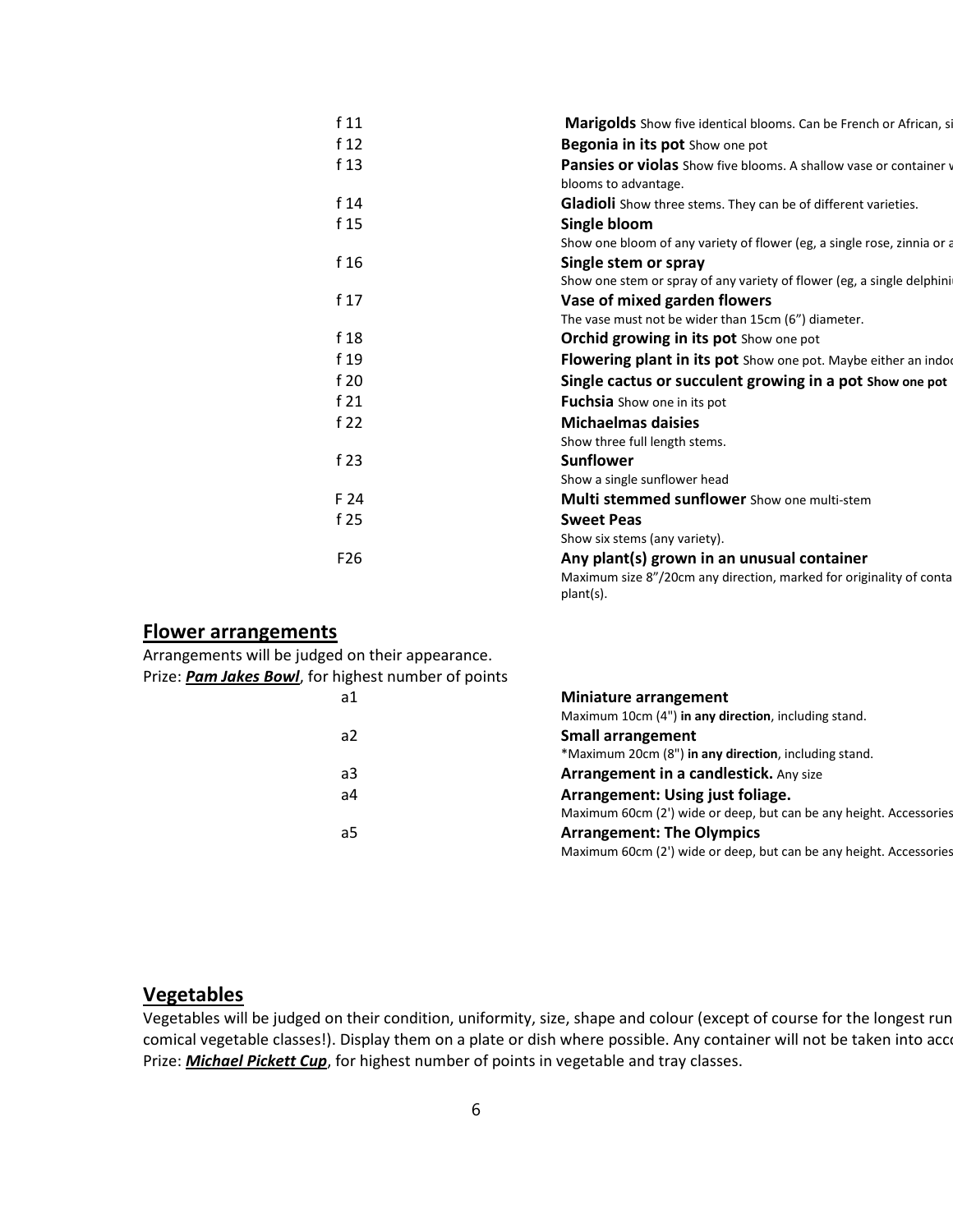| v <sub>1</sub>  | <b>Potatoes</b><br>Show five, lightly washed if necessary.                                                                                  |
|-----------------|---------------------------------------------------------------------------------------------------------------------------------------------|
| v 2             | <b>Carrots</b><br>Show three, lightly washed if necessary, with leaves trimmed.                                                             |
| v <sub>3</sub>  | <b>Beetroot</b><br>Show three, lightly washed if necessary, with trimmed tops.                                                              |
| v <sub>4</sub>  | Onions grown from seed                                                                                                                      |
|                 | Show three, with tops cut and tied off with raffia or similar. They are<br>rings cut from a cardboard roll) or in sand, perlite or similar. |
| V <sub>5</sub>  | <b>Onions grown from sets</b> show as onions grown from seed (v4)                                                                           |
| v 6             | <b>Leeks</b><br>Show three, lightly washed if necessary, with full leaves.                                                                  |
| v 7             | Large Shallots Show nine, with tops cut and neatened (can be tied<br>perlite or similar on a plate, but this is not obligatory.             |
| ν8              | <b>Small (pickling) shallots</b>                                                                                                            |
|                 | Maximum 25mm (1") diameter. Show nine, with tops cut and neaten                                                                             |
| v 9             | shown in sand, perlite or similar on a plate, but this is not obligatory.<br><b>Runner Beans</b>                                            |
|                 | Show six. Beans with prominent beans inside will not score so well. D                                                                       |
| v10             | Longest runner bean                                                                                                                         |
|                 | Show one. Judged for length.                                                                                                                |
| v 11            | <b>French Beans</b>                                                                                                                         |
|                 | Show six. Beans with prominent beans inside will not score so well. D                                                                       |
| v <sub>12</sub> | <b>Courgettes</b>                                                                                                                           |
|                 | Show three, lightly washed if necessary. Leave some stem showing.                                                                           |
| v <sub>13</sub> | <b>Cucumber</b> Show one lightly washed if necessary                                                                                        |
| v 14            | Red Tomatoes Show five. Should be ripe. Leave some stem showi                                                                               |
| v 15            | <b>Bob Flowerdew challenge</b> , judged on flavour alone. (Show 1 b<br>tomatoes)                                                            |
| v 16            | <b>Cherry tomatoes</b>                                                                                                                      |
|                 | Show five. Should be ripe. Leave some stem showing.                                                                                         |
| v 17            | Yellow, orange or black tomatoes                                                                                                            |
|                 | Show five. Should be ripe. Leave some stem showing.                                                                                         |
| v <sub>18</sub> | <b>Truss of tomatoes</b><br>Show one truss. The tomatoes need not all be ripe but should be we                                              |
|                 | 4                                                                                                                                           |
| v <sub>19</sub> | Lettuce                                                                                                                                     |
|                 | Show one, lightly washed if necessary, but take care that washing doe<br>any outside leaves.                                                |
| 20              | Cabbage                                                                                                                                     |
|                 | Show one, lightly washed if necessary, but take care that washing doe<br>any outside leaves.                                                |
| v 21            | Peppers, sweet (capsicums)<br>Show two                                                                                                      |
| v <sub>22</sub> | Peppers, hot (chilli)                                                                                                                       |
|                 | Show 4                                                                                                                                      |
| v <sub>23</sub> | Garlic                                                                                                                                      |
|                 | Show 3 bulbs with tops neatened and tied off. Trim roots but leave so                                                                       |